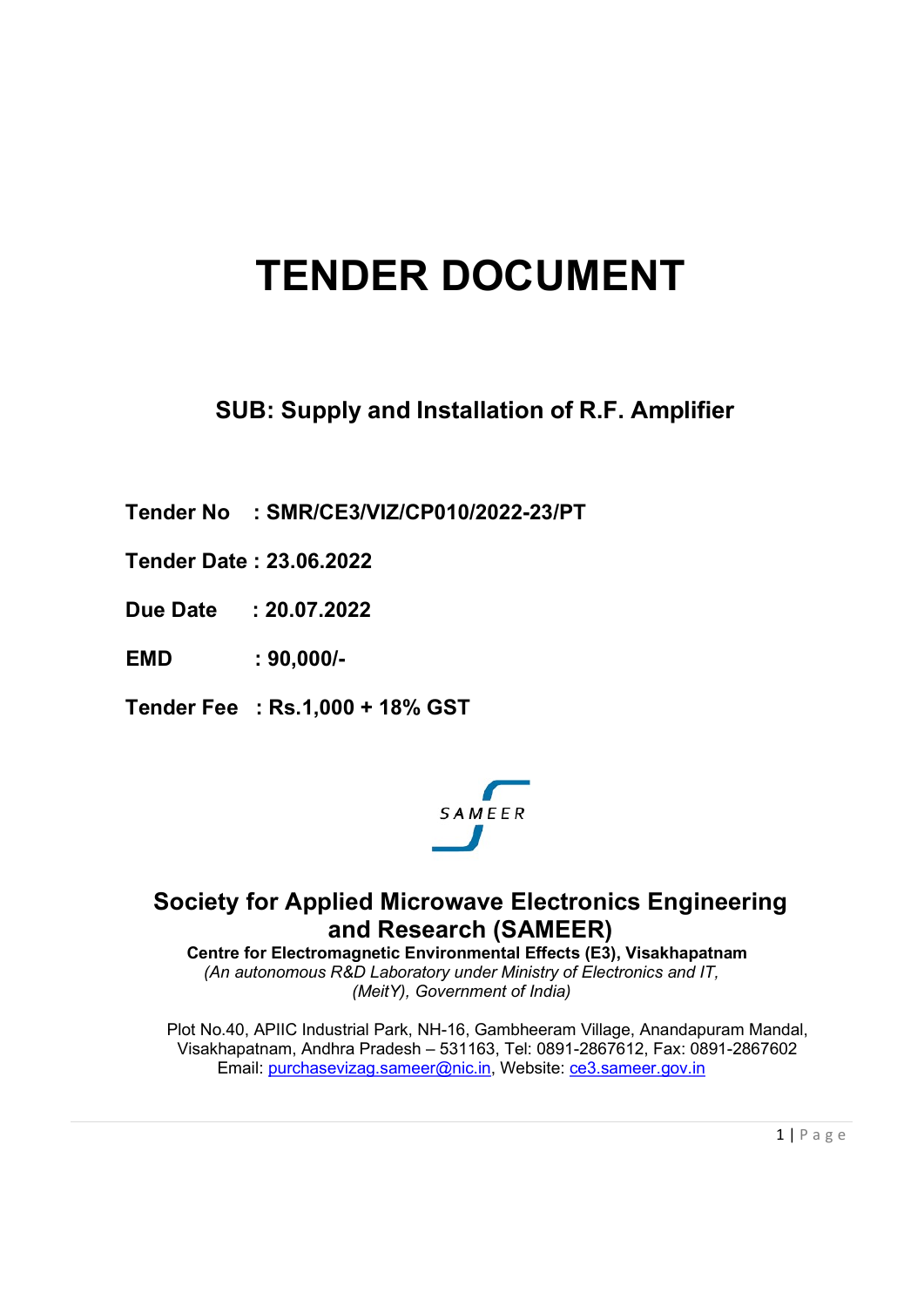## **Contents**

## Page No.

| 1. Section - I      | Instructions for Submitting the Offers  | $3-6$     |
|---------------------|-----------------------------------------|-----------|
| 2. Section - II     | <b>Technical Specifications</b>         | $7 - 8$   |
| 3. Section - III    | Commercial and Other Terms & Conditions | $9 - 11$  |
| 4. Section - IV     | Format for submitting Price Bid         | $12 - 13$ |
| 5. Annexure I       | <b>Bid Security Declaration</b>         | 14        |
| 6. Annexure<br>- 11 | Self-Certification for Local Content    | $15-1$    |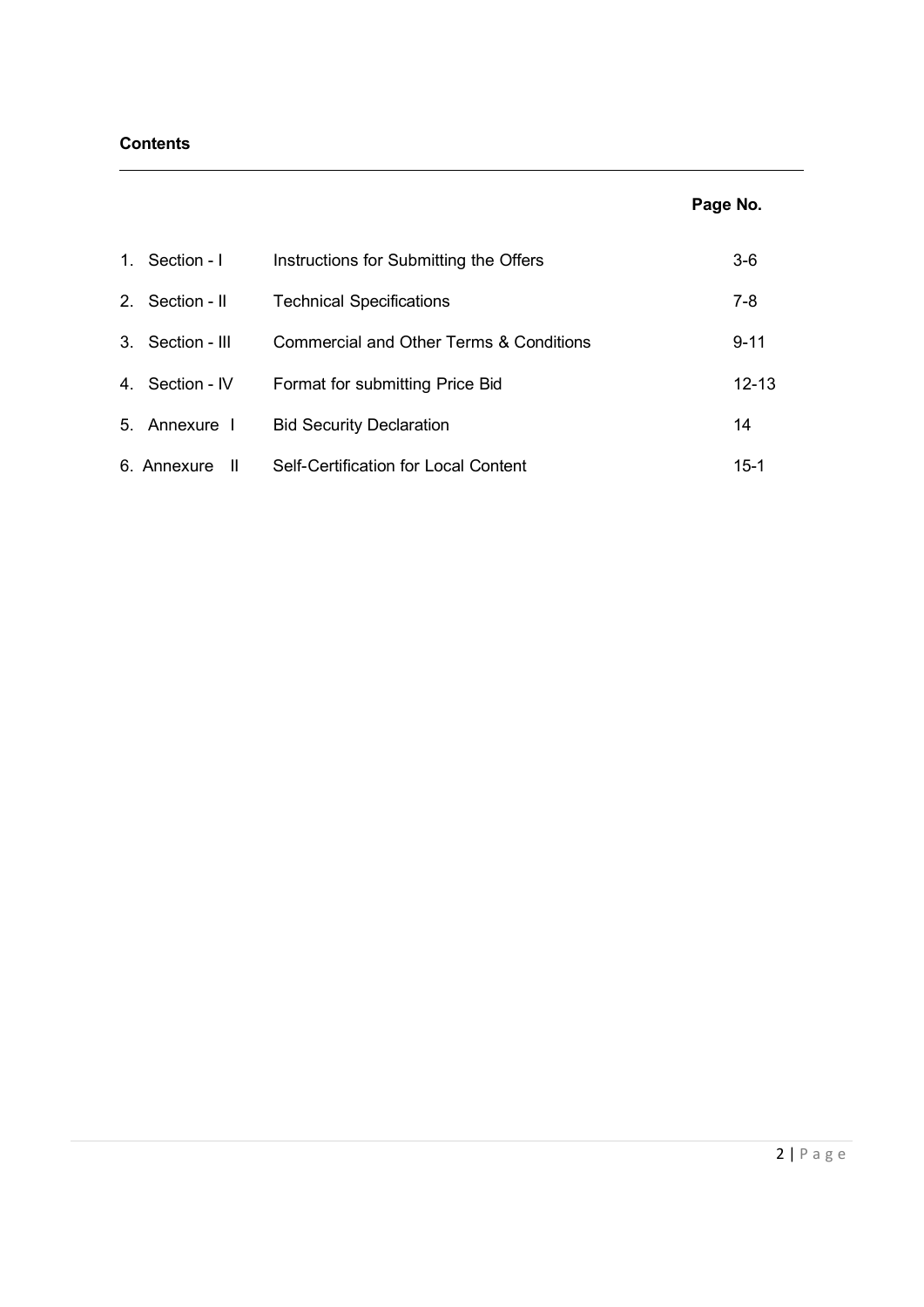## SECTION – I

## INSTRUCTIONS FOR SUBMITTING THE OFFER

1. Tender document can be purchased from SAMEER located at Plot No.40, APIIC Industrial Park, NH-16, Gambheeram Village, Anandapuram Mandal, Visakhapatnam, Andhra Pradesh – 531163, between 1.30 pm to 4.30 pm, on cash payment, on all days except Saturdays, Sundays and public holidays.

If the Tender document is downloaded from our website ce3.sameer.gov.in or https://eprocure.gov.in/eprocure/app , then the Tender Fee is not applicable.

#### 2. Earnest Money Deposit (EMD):

A. Earnest Money Deposit should be submitted in the form of Account Payee Demand Draft, Banker's Cheque or Bank Guarantee from any commercial bank of India, drawn in favor of "SAMEER Centre for Electromagnetic Environmental Effects (CE3)". If the EMD is given in the form of Bank Guarantee then it should be valid for minimum 15 days beyond the validity of the quotation. EMD also can be paid through online payment mode. Intimation should be sent to SAMEER once the online payment is done. A copy of the Transaction details should be enclosed with Technical Bid.

For online payment our banker's details are as below:

Beneficiary Name: SAMEER Centre for Electromagnetic Environmental Effects (CE3) Name and address of the Bank: State Bank of India, Madhurawada Branch, Visakhapatnam Account Number: 33954630614 IFS Code: SBIN0004362

- B. Refund of EMD : Unsuccessful tenderer's earnest money will be returned to them without any interest once the tender is finalized. Successful bidder's earnest money will be returned without any interest only after submission of Security Deposit (Performance Security).
- C. Forfeiture of EMD: Earnest money of a tenderer will be forfeited, if the tenderer withdraws or amends its tender or impairs or derogates from the tender in any respect within the period of validity of its tender. Successful tenderer's earnest money will be forfeited if tenderer does not execute purchase order / contract as per the terms and conditions mentioned therein.
- D. Exemption from submission of EMD : Firms which are registered with Ministry of Electronics and Information Technology (MeitY) or All MSEs having registration as per provisions of the MSME Policy i.e. registration with District Industries Centre (DIC) or Khadi and Village Industries Commission (KVIC) or Khadi and Industries Board (KVIB) or Coir Board or National Small Industries Commission (NSIC) or directorate of Handicrafts and Handlooms or Udyog Aadhaar Memorandum or any other body specified by Ministry of MSME are also exempt from payment of EMD. Proof of valid registration should be attached along with the Technical Bid, failing which the Tender will be rejected.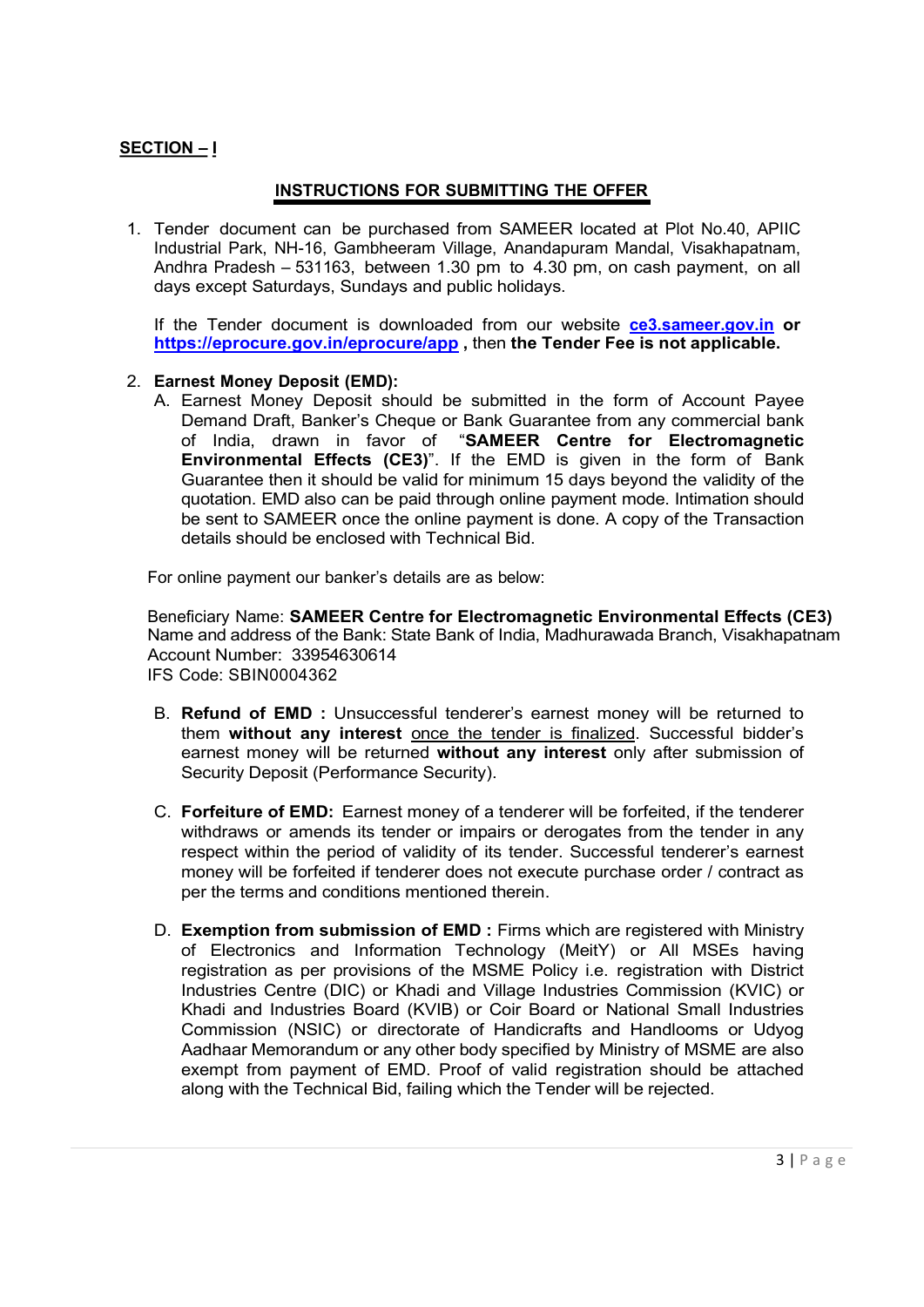- E. Bid Security Declaration for EMD: In lieu of submission of EMD, vendor may submit the "Bid Security Declaration" as per Annexure I, on their letterhead. It may be noted that the Ministry of Finance had introduced the submission of Bid Security Declaration in lieu of the EMD, for a limited period only. If at any time the Ministry of Finance withdraws the facility of the submission of Bid Security Declaration or the relevant order of the said Ministry providing for the submission of Bid Security Declaration in lieu of the EMD ceases to be in force, the bidder will have to submit the FMD.
- 3. A. In a tender, either the Indian Agent on behalf of the Principal / OEM (Original Equipment Manufacturer) or Principal/OEM itself can bid but both cannot bid simultaneously for the same item/product in the same tender.

**B.** If an agent submits bid on behalf of the Principal/OEM, the same agent shall not submit a bid on behalf of another Principal/OEM in the same tender for the same item/product.

Failure to adhere to the above conditions will lead to automatic disqualification of the bid. Tenders submitted by the Indian agent on behalf of his principal /OEM should be supported with a letter of authority from the Principal/ OEM.

In case the manufacturer does not have an authorized representative in India at the time of submission of the bids and the company appoints a representative later on, SAMEER will only correspond with the manufacturer.

- 4. Any bidder from a country which shares a land border with India will be eligible to bid in any procurement whether of goods, services or works only if they are registered with the Registration Committee, constituted by the Department of Promotion of Industry and Internal Trade (DPIIT). A valid registration certificate is to be attached. "Bidder from a country which shares a land border with India" means:
	- a. An entity incorporated, established or registered in such a country; or
	- b. A subsidiary of an entity incorporated, established or registered in such a country; or
	- c. An entity substantially controlled through entities incorporated, established or registered in such a country; or
	- d. An entity whose beneficial owner is situated in such a country; or
	- e. An Indian (or other) agent of such an entity; or
	- f. A natural person who is a citizen of such a country; or
	- g. A consortium or joint venture where any member of the consortium or joint venture falls under any of the above.

The Successful bidder shall not be allowed to sub-contract works to any contractor from a country which shares a land border with India, unless such contractor is registered with the Registration Committee, constituted by the DPIIT.

#### 5. PERFORMANCE SECURITY

a.The successful bidder has to give Performance Security Deposit in the form of an Account Payee Demand Draft from an Indian commercial bank / Bank Guarantee from an Indian commercial bank / a counter Letter of Credit (LC) from our bankers ( in case of foreign order ), for 3 % of Order Value, immediately after receiving the purchase order.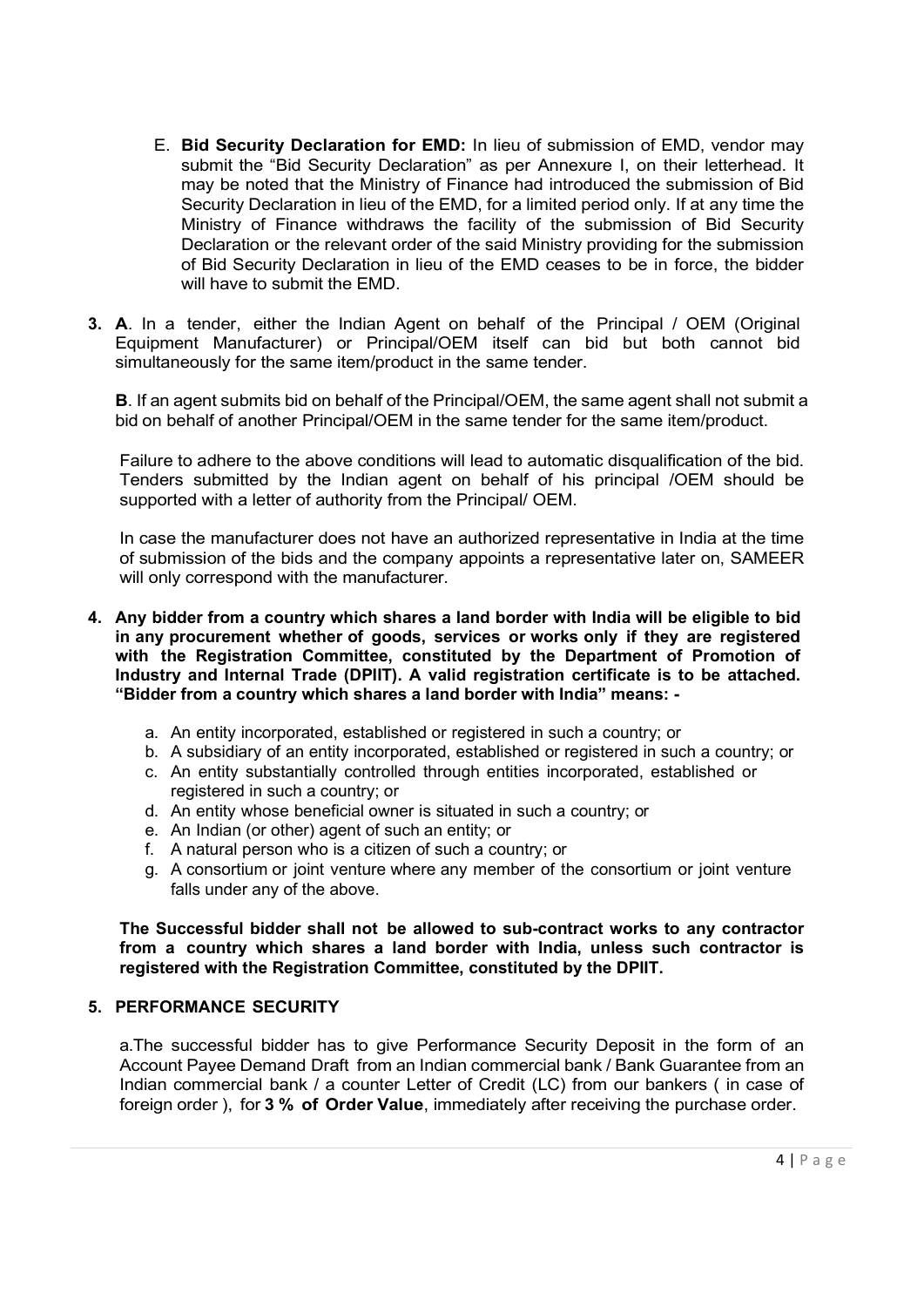b.Performance Security should remain valid for a period of sixty days beyond the date of all contractual obligations including warranty obligations.

c. Successful tenderers Performance Security will be forfeited if the purchase order/ contract is not executed as per the terms and conditions mentioned therein.

d. Performance Security Deposit without any interest will be returned only after complete execution of purchase order (including warranty period), as per purchase order 's terms and conditions.

- 6. Purchase Preference (Preference to make in India): As prescribed in "Public Procurement (Preference to Make in India) order 2017 of GOI, Department of Industrial Policy and Promotion" (OM No. P-45021/2/2017-PP (BE-II dated  $15<sup>th</sup>$  June 2017 as amended from time to time), purchase preference will be given to the bidder. Necessary certification for local content must be submitted by the prospective bidders strictly as per Annexure II", on their letterhead.
- 7. Tender is to be submitted in two separate sealed covers, superscribed as `Technical Bid' and `Price Bid' respectively and both these sealed covers are to be put in a bigger cover which should also be sealed and duly superscribed. Tender should be addressed to 'The Programme Director, SAMEER, Visakhapatnam - 531163. Tender reference number including 'Due Date' should be clearly mentioned on all covers. Name, Address and contact details of the vendor should be mentioned at back side of all covers.

### 8. Further details concerning 'Technical Bid' and 'Price Bid' are given below:

### A. Technical Bid:

- Original manufacturer's technical specification sheet must support details provided in the technical bid with all the specifications/ relevant technical Literatures/Brochures/Catalogues for the item. Bids received without the printed technical specification sheet/brochures/catalogues for item will be technically disqualified.
- The Technical Bid should not contain any price information.
- The item and accessories quoted must be from original manufacturer and must be new ( No second-hand item/sub-item will be accepted )
- In case the bidder is the authorized representative of a foreign manufacturer/supplier, a certificate from the principal must be included along with the technical bid.
- In case of deviation or substitution from the specification contained in the tender document, please indicate clearly as 'Alternative offer' and should contain sufficient details to show that the alternative would equally serve the purpose. All relevant technical data should be enclosed. In case of equipment, the itemised cost of essential accessories, optional accessories and spares required need to be specified.

#### Technical Bid should contain the following:

- a. Earnest Money Deposit (EMD) / valid certificate for exemption or Bid Security Declaration ( Annexure I ).
- b. Tender Fee Receipt Number ( if the tender document is purchased from Accounts Section, SAMEER, Visakhapatnam).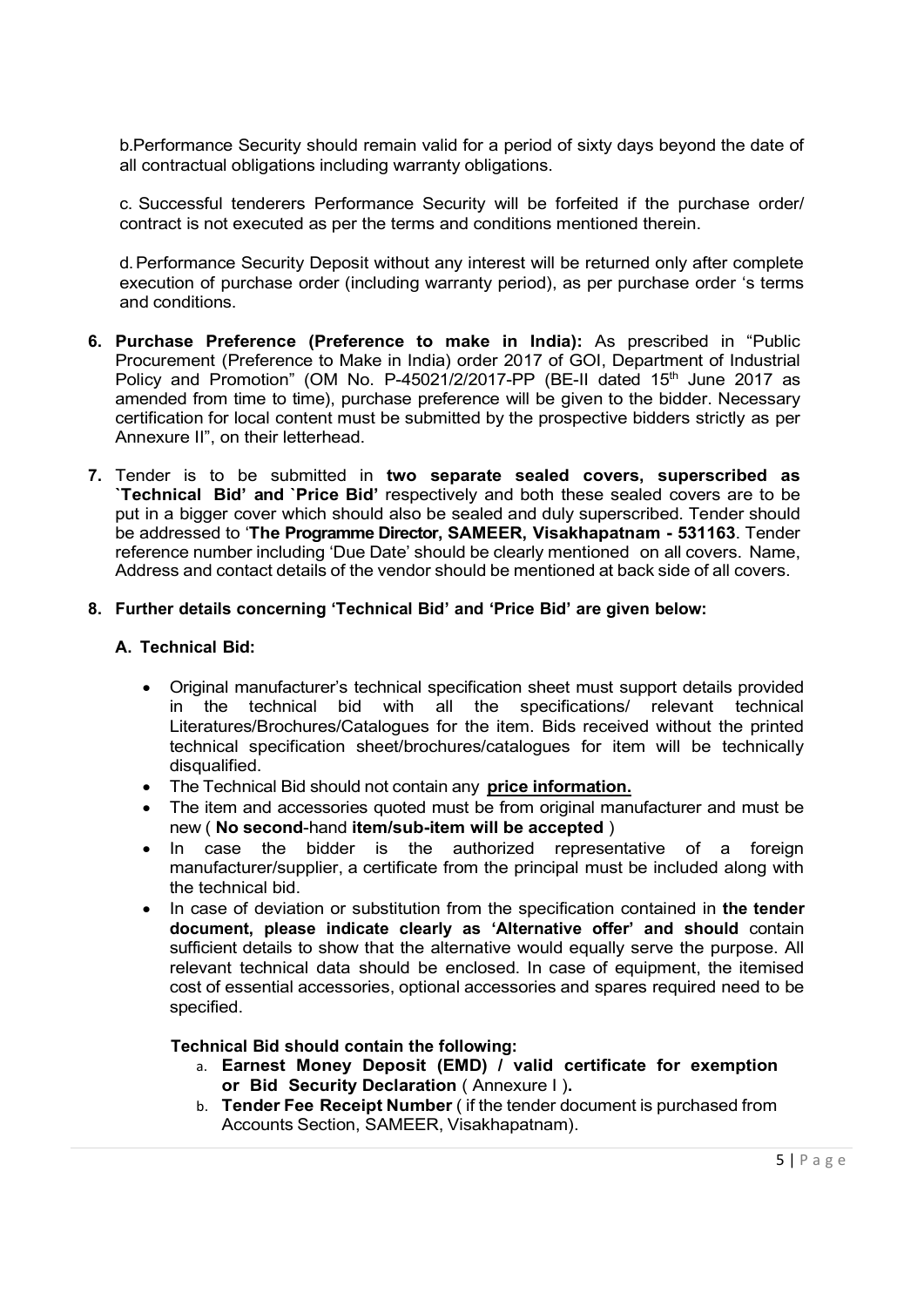- c. Technical Specification
- d. SECTION III of Tender Document i.e., Commercial Terms & Conditions duly filled, stamped and signed.
- e. A copy of 'Price Bid' with all financial figures suppressed/deleted.
- f. Certification for local content (Annexure II ).
- g. A valid registration certificate from DPIIT as per Sr. No. 4 of Section I, if applicable.

## Technical Bid without the above information will not be considered.

## B. Price Bid:

## Price bid shall contain the following information:

- a. Quotation for the items (including the price break up for all options and accessories).
- b. TAXES, DUTIES AND LEVIES if applicable should be clearly specified.
- c. Discount offered on quoted price (considering that SAMEER is an R&D organisation).
- d. Total price should be mentioned in both figures and words. Alterations, if any, should be attested / initialled.
- e. The bid shall be free of hidden costs / ambiguity.
- f. There shall be no overwriting.
- 9. Tenders/Bids should be dropped in Tender Box only.
- 10. Tender received via email, fax and Late Tenders will not be considered.
- 11. Unsuccessful bidders will not be formally informed of the result of their tender.
- 12. Only Technical Bid will be opened on the next day of the due date. The Price Bids of the technically short-listed tenderers will be opened at a later date with intimation to the short-listed tenderers.
- 13. Date and Timing for opening Tender: Next working day after due date.
- 14. For any clarification, please mail to purchasevizag.sameer@nic.in.
- 15. Corrigenda: Corrigenda, if any, to this tender will be published on our website ce3.sameer.gov.in . The bidders are advised to check our website, before submitting the bid.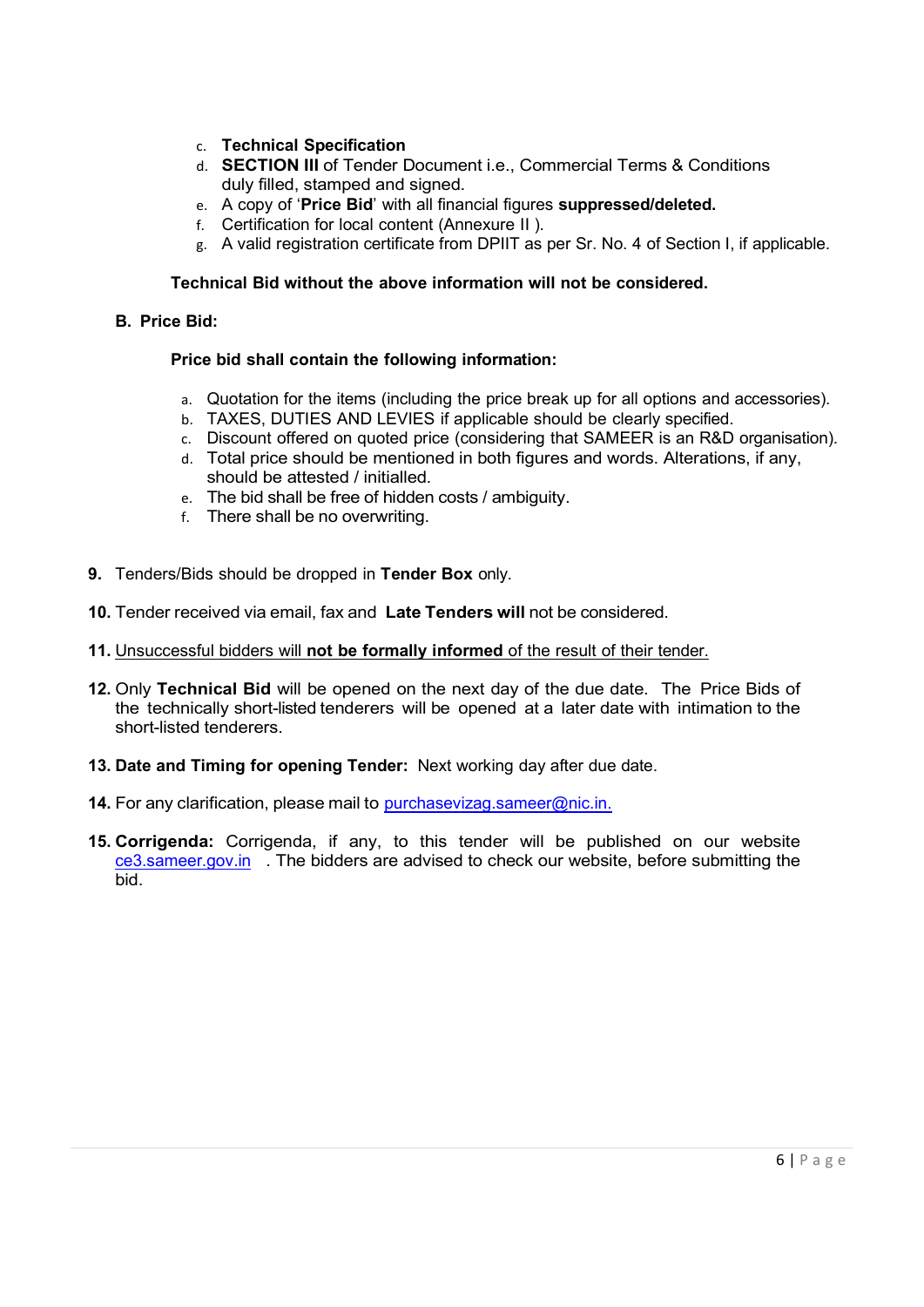## **SECTION - II**

## **TECHNICAL SPECIFICATION 1**

## Technical Specifications for RF Amplifier 1 GHz to 2 GHz

| <b>S. No.</b>    | <b>Parameter</b>              | <b>Specifications required</b>                                                                                                                                                   | Compliance<br>Yes/No |
|------------------|-------------------------------|----------------------------------------------------------------------------------------------------------------------------------------------------------------------------------|----------------------|
| 1.               | Frequency range               | 1 GHz to 2 GHz                                                                                                                                                                   |                      |
| $\overline{2}$ . | Frequency band                | Complete Single band (no band-split is                                                                                                                                           |                      |
|                  |                               | allowed)                                                                                                                                                                         |                      |
| 3.               | <b>Output Power</b>           | 200W (min.)                                                                                                                                                                      |                      |
|                  | @1dB compression point        |                                                                                                                                                                                  |                      |
| 4.               | Maximum input power           | 0 dBm or more                                                                                                                                                                    |                      |
|                  | (No damage)                   |                                                                                                                                                                                  |                      |
| 5.               | Harmonic distortion           | -20 dBc or better                                                                                                                                                                |                      |
|                  | @P1 dB (typical)              |                                                                                                                                                                                  |                      |
| 6.               | <b>Mismatch Tolerance</b>     | 100% of rated power without foldback                                                                                                                                             |                      |
| 7.               | <b>Modulation formats</b>     | AM, FM, Pulse                                                                                                                                                                    |                      |
| 8.               | Small signal gain             | 45 dB (min.)                                                                                                                                                                     |                      |
| 9.               | Input impedance               | $50\Omega$                                                                                                                                                                       |                      |
| 10.              | Output impedance              | $50\Omega$                                                                                                                                                                       |                      |
| 11.              | Cooling mechanism             | Air Cooled (Self Contained)                                                                                                                                                      |                      |
| 12.              | <b>Input VSWR</b>             | 2:1 (maximum) or better                                                                                                                                                          |                      |
| 13.              | <b>Output VSWR</b>            | 2:1 (typical) or better                                                                                                                                                          |                      |
| 14.              | Input connector               | N-Female                                                                                                                                                                         |                      |
| 15.              | Output connector              | N-Female                                                                                                                                                                         |                      |
| 16.              | Location of connectors        | Rear side of the amplifier                                                                                                                                                       |                      |
| 17.              | Power Supply                  | 230V AC/ 50 Hz                                                                                                                                                                   |                      |
| 18.              | Operating Temperature         | 5°C/ +45°C                                                                                                                                                                       |                      |
| 19.              | Interface                     | Ethernet, USB, Interlock, or any better                                                                                                                                          |                      |
| 20.              | Usage                         | Shall comply for EMC testing as per MI                                                                                                                                           |                      |
|                  |                               | STD 461 E/F/G & IEC 61000-4-3                                                                                                                                                    |                      |
| 21.              | <b>Accredited Calibration</b> | Accredited calibration as per ISO                                                                                                                                                |                      |
|                  |                               | 17025:017 procedures                                                                                                                                                             |                      |
|                  |                               | Gain                                                                                                                                                                             |                      |
|                  |                               | 2 <sup>nd</sup> harmonic distortion                                                                                                                                              |                      |
|                  |                               | 3 <sup>rd</sup> harmonic distortion                                                                                                                                              |                      |
|                  |                               | <b>Return loss</b>                                                                                                                                                               |                      |
| 22.              | Manuals                       | 1 set of printed copy of User or<br>Operating, Maintenance or Service<br>and Programming.<br>One set of CD with User or Operating,<br>Maintenance or Service and<br>Programming. |                      |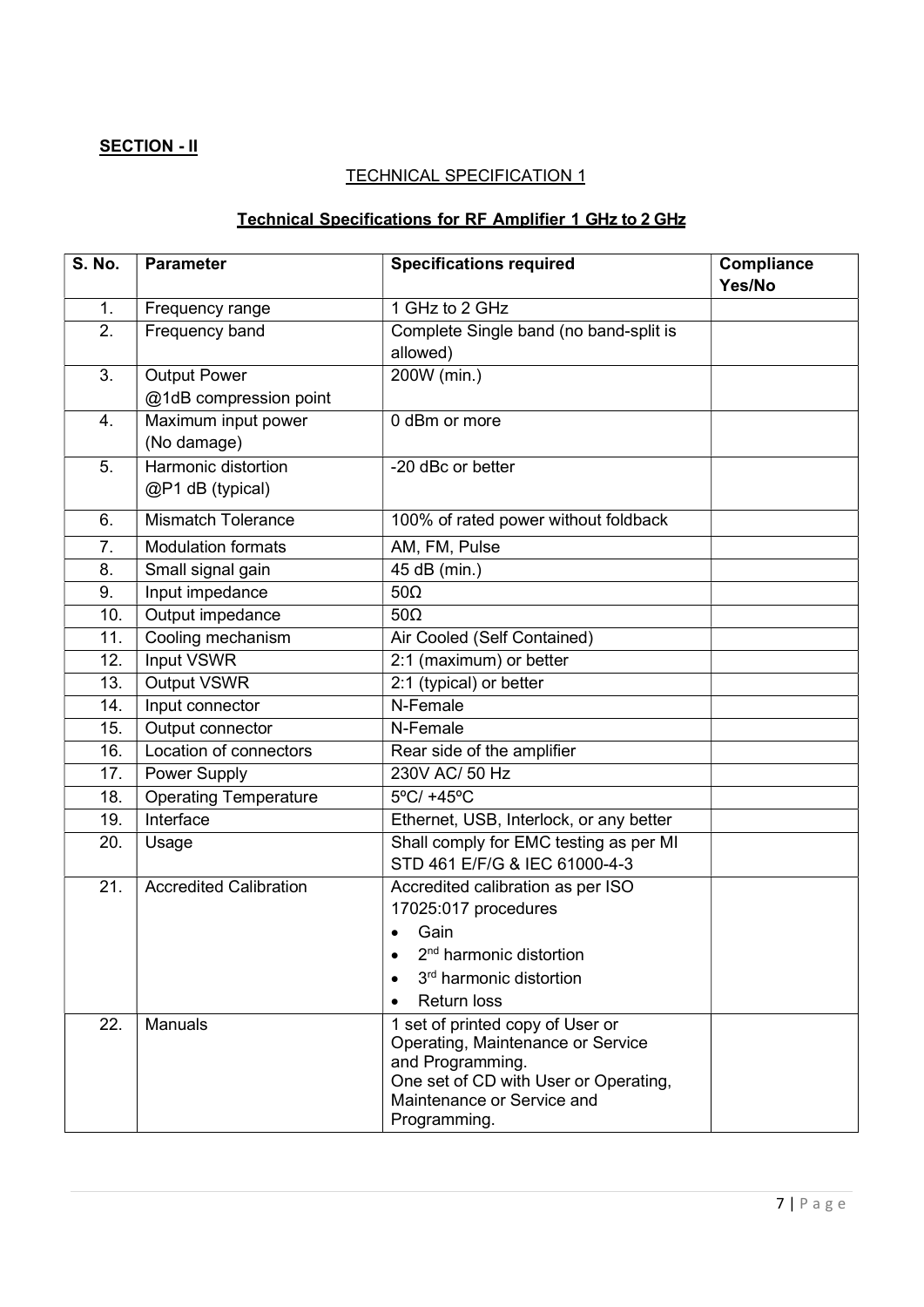## Other Specifications:

| Sr.<br>No. | <b>Parameters</b>                                   | <b>Specification</b>                                                                                                    | <b>Compliance Yes / No</b> |
|------------|-----------------------------------------------------|-------------------------------------------------------------------------------------------------------------------------|----------------------------|
|            | Technical<br>specifications / Data<br><b>Sheets</b> | Technical Specifications / data sheets<br>of Amplifier shall be submitted in<br>technical proposals.                    |                            |
| 2.         | After Sales Support                                 | The vendor or OEM should provide<br>equipment service support for next 10<br>years from material received               |                            |
| 3.         | Installation and<br>commissioning                   | Amplifier has to be installed and<br>commissioned at EMC Chamber,<br>SAMEER, Visakhapatnam,<br>Andhra Pradesh - 531163. |                            |

Note:

Vendor to state Complied / Not Complied – Deviations if any in the Compliance colu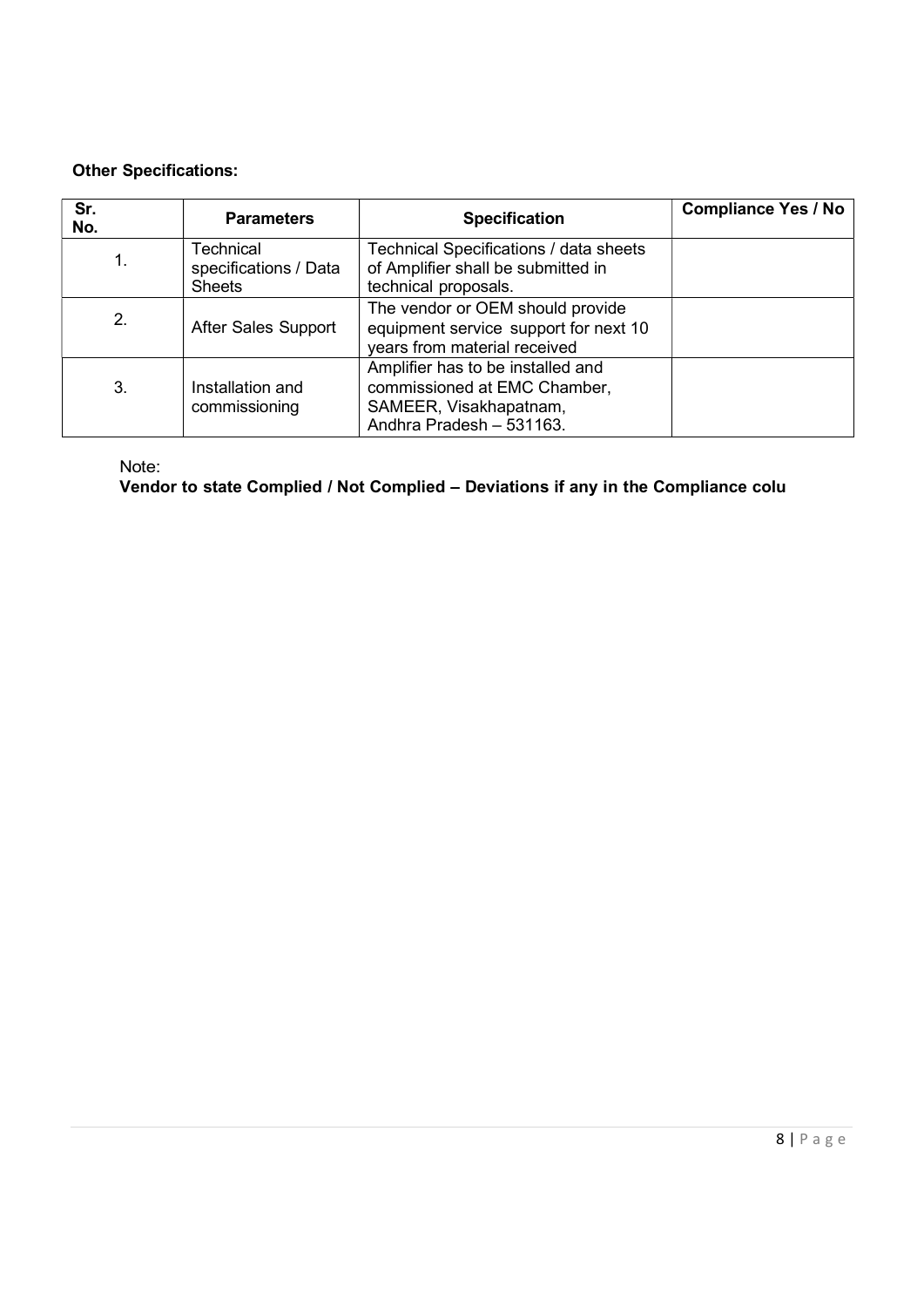# **SECTION- III** Commercial & Other Terms and Conditions

## Vendor to state Complied / Not Complied – Deviations if any in the REMARKS column

| <b>PRICES</b><br>a.    |                                                         |                                                                                                                                                                                                                                                                                                                                                                                                                                                                                                                                                                                                                                  |  |
|------------------------|---------------------------------------------------------|----------------------------------------------------------------------------------------------------------------------------------------------------------------------------------------------------------------------------------------------------------------------------------------------------------------------------------------------------------------------------------------------------------------------------------------------------------------------------------------------------------------------------------------------------------------------------------------------------------------------------------|--|
|                        |                                                         | a. For Import Order: Prices quoted should be on<br><b>DAP</b><br>b. For Local Order: Prices should include delivery<br>charges up to Plot No.40, APIIC Industrial Park,<br>NH-16, Gambheeram Village, Anandapuram<br>Mandal, Visakhapatnam, Andhra Pradesh -<br>531163. Any additional charges, taxes and levies<br>should be clearly mentioned. In the event of a<br>Purchase Order, it will be the responsibility of the<br>supplier to pay whatever charges are payable to<br>different agencies in their country. The purchaser<br>will not pay any charges other than the agreed<br>price as per the contract               |  |
| b.                     | TAXES, DUTIES<br><b>AND LEVIES</b><br><b>APPLICABLE</b> | (Existing applicable rates should be mentioned)<br>$\mathbf{1}$ .<br>2.<br>3.<br>$\overline{4}$ .                                                                                                                                                                                                                                                                                                                                                                                                                                                                                                                                |  |
| <b>PACKING</b><br>C.   |                                                         | All the items should be packed in suitable boxes,<br>crated, and protected from damages during the transit<br>till they are delivered to destination.                                                                                                                                                                                                                                                                                                                                                                                                                                                                            |  |
| d.<br><b>INSURANCE</b> | <b>FREIGHT AND</b>                                      | a. For Local Order: To be arranged by supplier.<br>All the items shall be delivered to Stores Officer, Plot<br>No.40, APIIC Industrial Park, NH-16, Gambheeram<br>Village, Anandapuram Mandal,<br>Visakhapatnam, Andhra Pradesh - 531163after obtaining<br>a shipping release in the appropriate pro-forma from the<br>purchaser. The Vendor shall be fully responsible for the<br>safe delivery of all the items from and to SAMEER<br>Powai and shall satisfy the purchaser that adequate<br>measures have been taken for the same.<br>b. For Import Order: DAP at SAMEER CE3,<br>Visakhapatnam shall be arranged by supplier. |  |
|                        | Vendor's Signature:                                     | Seal:                                                                                                                                                                                                                                                                                                                                                                                                                                                                                                                                                                                                                            |  |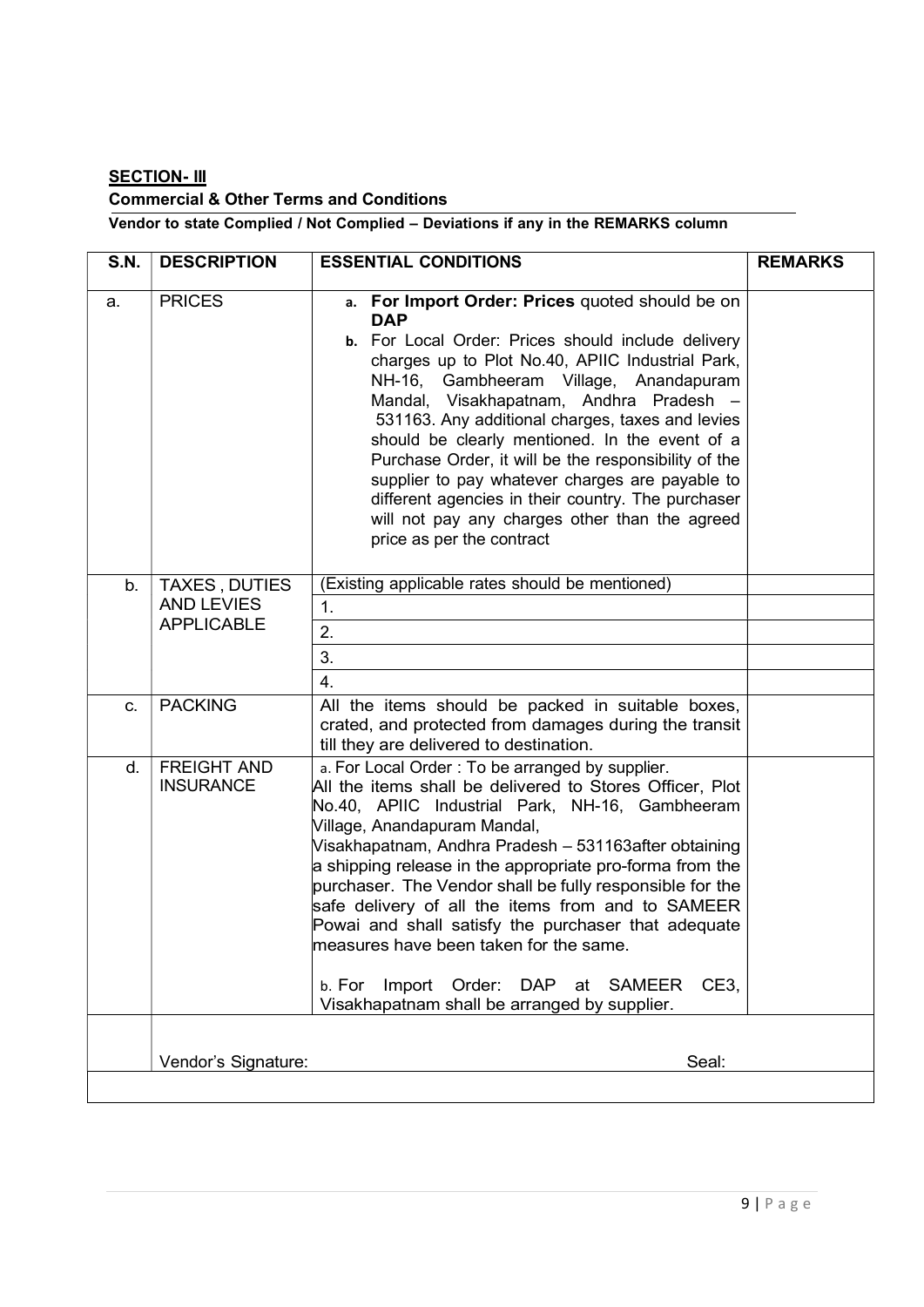| <b>S.N.</b> | <b>DESCRIPTION</b>                     | <b>ESSENTIAL CONDITIONS</b>                                                                                                                                                                                                                                                                                                                                                                                                                                                                                                | <b>REMARKS</b> |
|-------------|----------------------------------------|----------------------------------------------------------------------------------------------------------------------------------------------------------------------------------------------------------------------------------------------------------------------------------------------------------------------------------------------------------------------------------------------------------------------------------------------------------------------------------------------------------------------------|----------------|
| е.          | ANY OTHER CHARGES<br><b>APPLICABLE</b> | SUPPLIER TO SPECIFY                                                                                                                                                                                                                                                                                                                                                                                                                                                                                                        |                |
| f.          | MODE OF DELIVERY                       | a. For Local Order: By road<br>b. For Import Order: By Air                                                                                                                                                                                                                                                                                                                                                                                                                                                                 |                |
| g.          | <b>DELIVERY SCHEDULE</b>               | 12 to 16 weeks                                                                                                                                                                                                                                                                                                                                                                                                                                                                                                             |                |
| h.<br>i.    | <b>WARRANTY</b>                        | <b>ONE</b> Year Standard Warranty, 02 Years<br>extended warranty on optional basis.                                                                                                                                                                                                                                                                                                                                                                                                                                        |                |
|             | <b>PAYMENT TERMS</b>                   | a. For Import order: 90<br>% against<br>Irrevocable Letter of Credit or Sight Draft<br>and balance 10 % through wire transfer<br>after acceptance of material at SAMEER.<br>b. For Local order: 75 % after delivery<br>followed by inspection balance 25 %<br>against Test, Installation & acceptance<br>(whichever is applicable) of material /<br>consignment, at SAMEER.                                                                                                                                                |                |
| Ŀ           | <b>VALIDITY OF QUOTATION</b>           | 90 DAYS MIN FROM THE DUE DATE.                                                                                                                                                                                                                                                                                                                                                                                                                                                                                             |                |
| k.          | <b>Tender Fee</b><br>(Including GST)   | Tender document may be purchased from the<br>Accounts Section of SAMEER, Visakhapatnam<br>by Demand Draft from any commercial bank of<br>India, drawn in favor of "SAMEER Centre for<br>Electromagnetic<br>Environmental<br><b>Effects</b><br>(CE3)".                                                                                                                                                                                                                                                                      |                |
|             |                                        | If the Tender document is downloaded from<br>website, then the Tender Fee is not applicable.                                                                                                                                                                                                                                                                                                                                                                                                                               |                |
| I.          | <b>Earnest Money Deposit</b><br>(EMD)  | a. Earnest Money Deposit (EMD) should<br>be submitted in the form of Account<br>Payee Demand Draft, Banker's Cheque<br>or Bank Guarantee from any commercial<br>bank of India, drawn in favor of<br>"SAMEER Centre for Electromagnetic<br><b>Environmental Effects (CE3)".</b><br>b. For exemption, please refer SECTION I, 2<br>d<br>In lieu of EMD, vendor may submit<br>c.<br>"Bid security Declaration" on their<br>letterhead.<br>(vendor should mention the applicable option<br>from<br>above in the Remark column) |                |
|             | Vendor's Signature:                    | Seal:                                                                                                                                                                                                                                                                                                                                                                                                                                                                                                                      |                |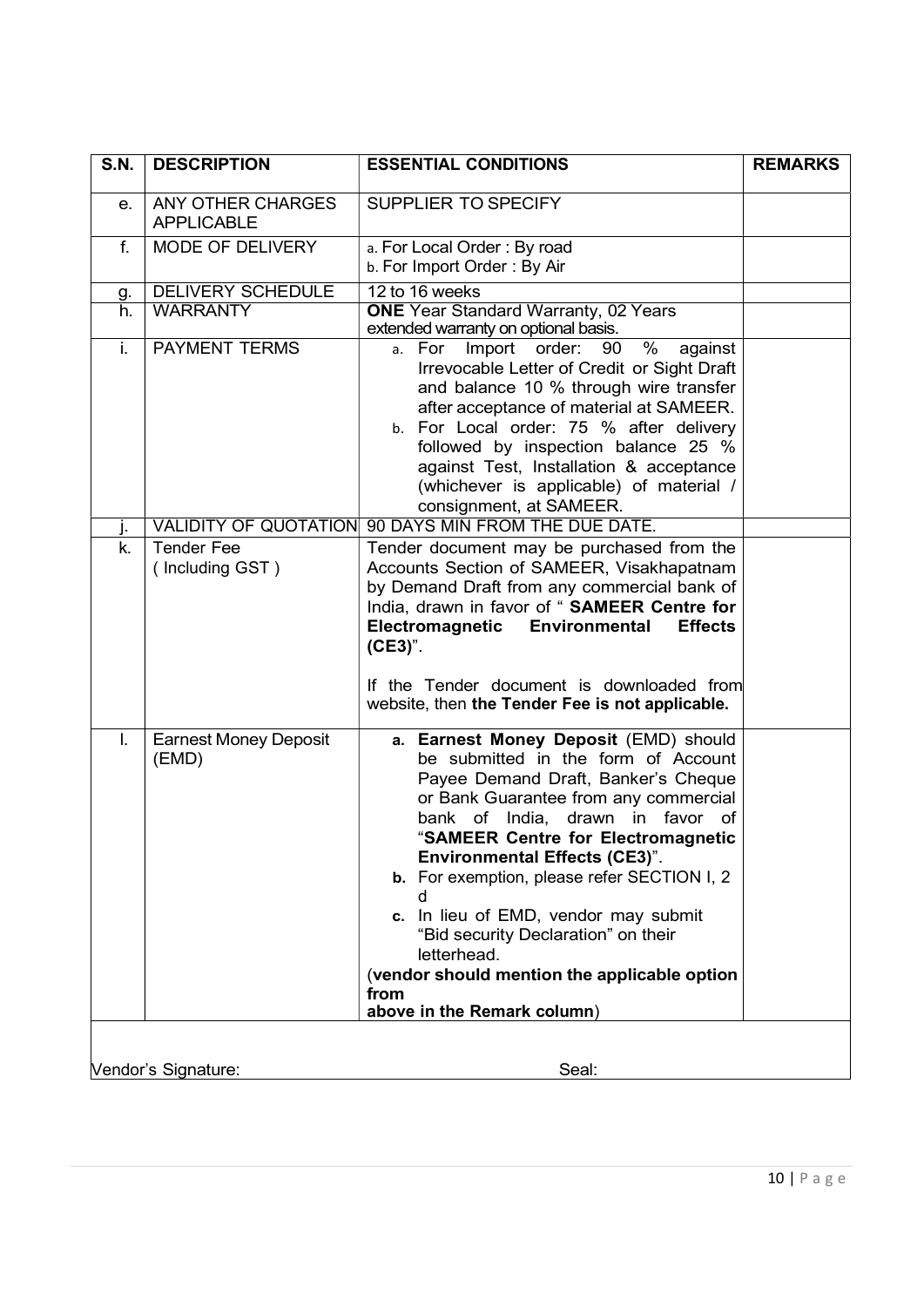| <b>S.N.</b> | <b>DESCRIPTION</b>                    | <b>ESSENTIAL CONDITIONS</b>                                                           | <b>REMARKS</b> |
|-------------|---------------------------------------|---------------------------------------------------------------------------------------|----------------|
|             |                                       |                                                                                       |                |
| m.          | <b>PERFORMANCE</b><br><b>SECUIRTY</b> | The successful bidder has to give Security<br>Deposit in the form of an Account Payee |                |
|             |                                       | Demand Draft from an Indian commercial bank                                           |                |
|             |                                       | / Bank Guarantee from an Indian commercial                                            |                |
|             |                                       | bank / a counter Letter of Credit (LC) from our                                       |                |
|             |                                       | bankers (in case of foreign order), for 3 % of                                        |                |
|             |                                       | Order Value, immediately after receiving the                                          |                |
|             |                                       | purchase order. Performance Security should                                           |                |
|             |                                       | remain valid for a period of sixty days beyond                                        |                |
|             |                                       | the date of all contractual obligations including                                     |                |
|             |                                       | warranty obligations.                                                                 |                |
| n.          | <b>EXEMPTION</b><br>FOR               | SAMEER is registered with Department of                                               |                |
|             | <b>CUSTOM</b><br><b>AND</b>           | Scientific and Industrial Research (DSIR) for                                         |                |
|             | <b>DUTY</b>                           | the purpose of availing custom duty                                                   |                |
|             | <b>EXCISE</b>                         | exemption in terms of Government of India                                             |                |
|             | <b>DUTY</b>                           | Notification No. 51/96-customs amended to                                             |                |
|             |                                       | 24/2007-customs dated 1ST March 2007.                                                 |                |
|             |                                       | {approx. 5.20 % duty is applicable under his                                          |                |
|             |                                       | notification ( 5 % Basic + cess/surcharge )}                                          |                |
|             |                                       | and central excise duty exemption in terms                                            |                |
|             |                                       | of Government Notification no. 10/97-central                                          |                |
|             |                                       | excise amended to 16/2007-central excise                                              |                |
|             |                                       | dated 1 <sup>st</sup> March 2007.                                                     |                |
| О.          | <b>SHARING</b>                        | a. Yes / No                                                                           |                |
|             | <b>LAN</b>                            | b. If Yes, whether necessary valid                                                    |                |
|             | <b>D BORDER WITH</b>                  | registration certificate is attached along with                                       |                |
|             | <b>INDIA</b>                          | Technical bid.                                                                        |                |
| p.          | <b>JURISDICTION</b>                   | Visakhapatnam                                                                         |                |
|             |                                       |                                                                                       |                |
|             |                                       |                                                                                       |                |
|             |                                       |                                                                                       |                |
|             |                                       |                                                                                       |                |
|             |                                       |                                                                                       |                |
|             | Vendor's Signature:                   | Seal:                                                                                 |                |
|             |                                       |                                                                                       |                |
|             |                                       |                                                                                       |                |
|             |                                       |                                                                                       |                |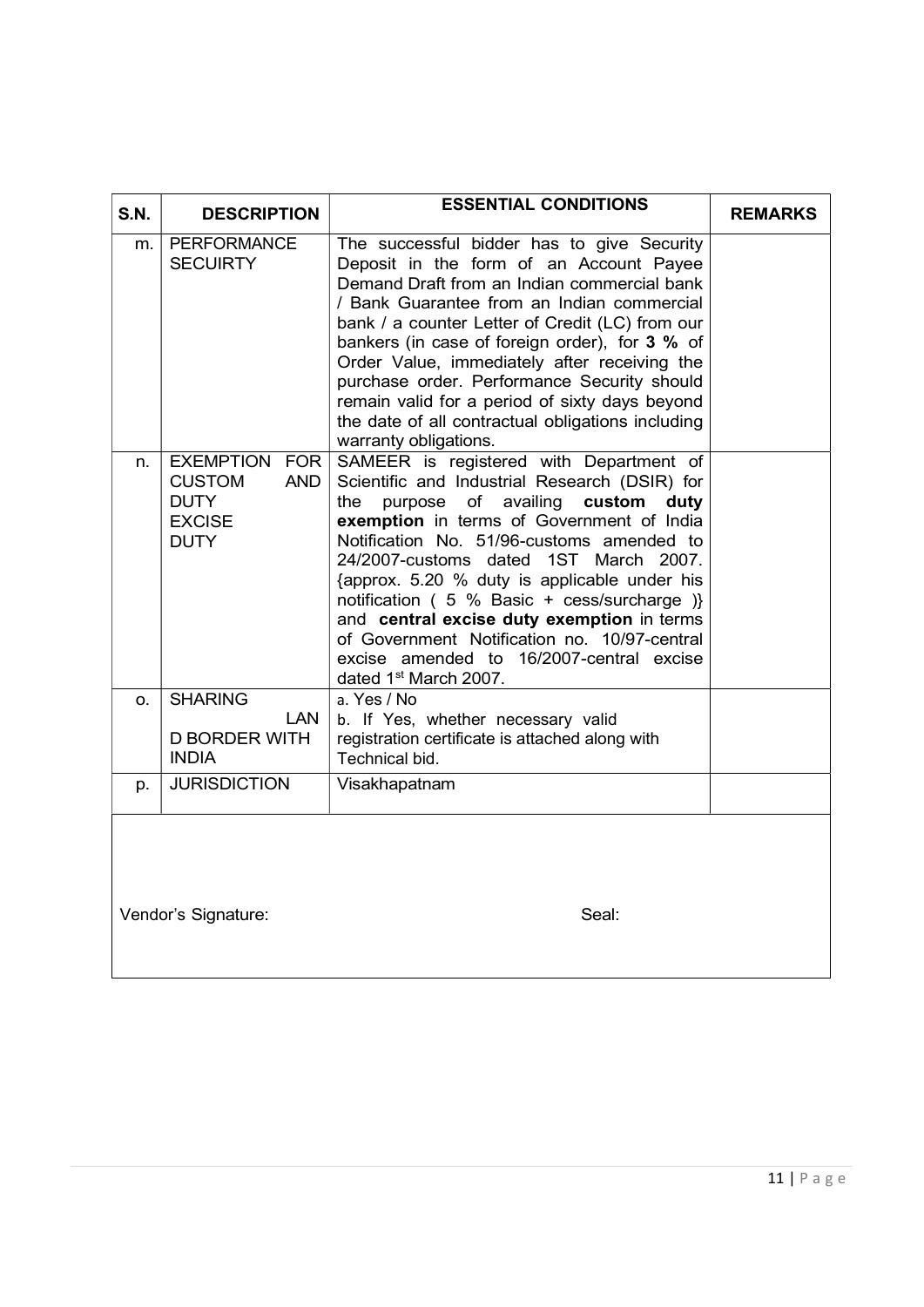## **SECTION- IV**

## Format for Price Bid (in INR)

#### IMPORTANT

Vendor is required to submit the price bid in the given format on their LETTER HEAD. One copy of the price bid without the financial figure should be enclosed along with the Technical Bid.

| <b>ITE</b><br>M         | <b>DESCRIPTION</b>                                                             | <b>QUANTITY</b> | <b>RATE IN</b><br><b>INR</b> | <b>PRICE IN</b><br><b>INR</b> |
|-------------------------|--------------------------------------------------------------------------------|-----------------|------------------------------|-------------------------------|
| $\mathbf{1}$            | R.F. Amplifier (1GHz to 2GHz)                                                  |                 |                              |                               |
|                         | Cost of R.F. Amplifier including 01 Year<br>standard Warranty                  |                 |                              |                               |
| $\mathbf{I}$            | Charges towards Accredited calibration as<br>per<br>ISO/IEC17025:2017 standard |                 |                              |                               |
| $\mathbf{III}$          | Charges towards each required<br>accessories separately                        |                 |                              |                               |
| $\overline{N}$          | Charges towards 02 years extended<br><b>Warranty (optional)</b>                |                 |                              |                               |
| $\overline{2}$          | OTHER CHARGES, , if any                                                        |                 |                              |                               |
| $\overline{3}$          | <b>TAXES AND DUTIES</b><br><b>APPLICABLE ON ITEMS</b>                          |                 |                              |                               |
|                         | $\overline{\mathsf{I}}$                                                        |                 |                              |                               |
|                         | $\overline{\mathsf{I\!I\!I}}$                                                  |                 |                              |                               |
|                         | $\overline{\mathsf{N}}$                                                        |                 |                              |                               |
| $\overline{\mathbf{4}}$ | <b>FREIGHT</b>                                                                 |                 |                              |                               |
|                         | from Vendor's manufacturing facility to                                        |                 |                              |                               |
|                         | SAMEER - Visakhapatnam                                                         |                 |                              |                               |
| $\overline{\mathbf{5}}$ | <b>INSURANCE</b>                                                               |                 |                              |                               |
| $\overline{6}$          | <b>ADDITIONAL CHARGES IF ANY</b>                                               |                 |                              |                               |
|                         | <b>TOTAL AMOUNT</b>                                                            |                 |                              |                               |
|                         | <b>TOTAL AMOUNT (IN WORDS)</b>                                                 |                 |                              |                               |
|                         | Vendor's Signature:                                                            | Seal:           |                              |                               |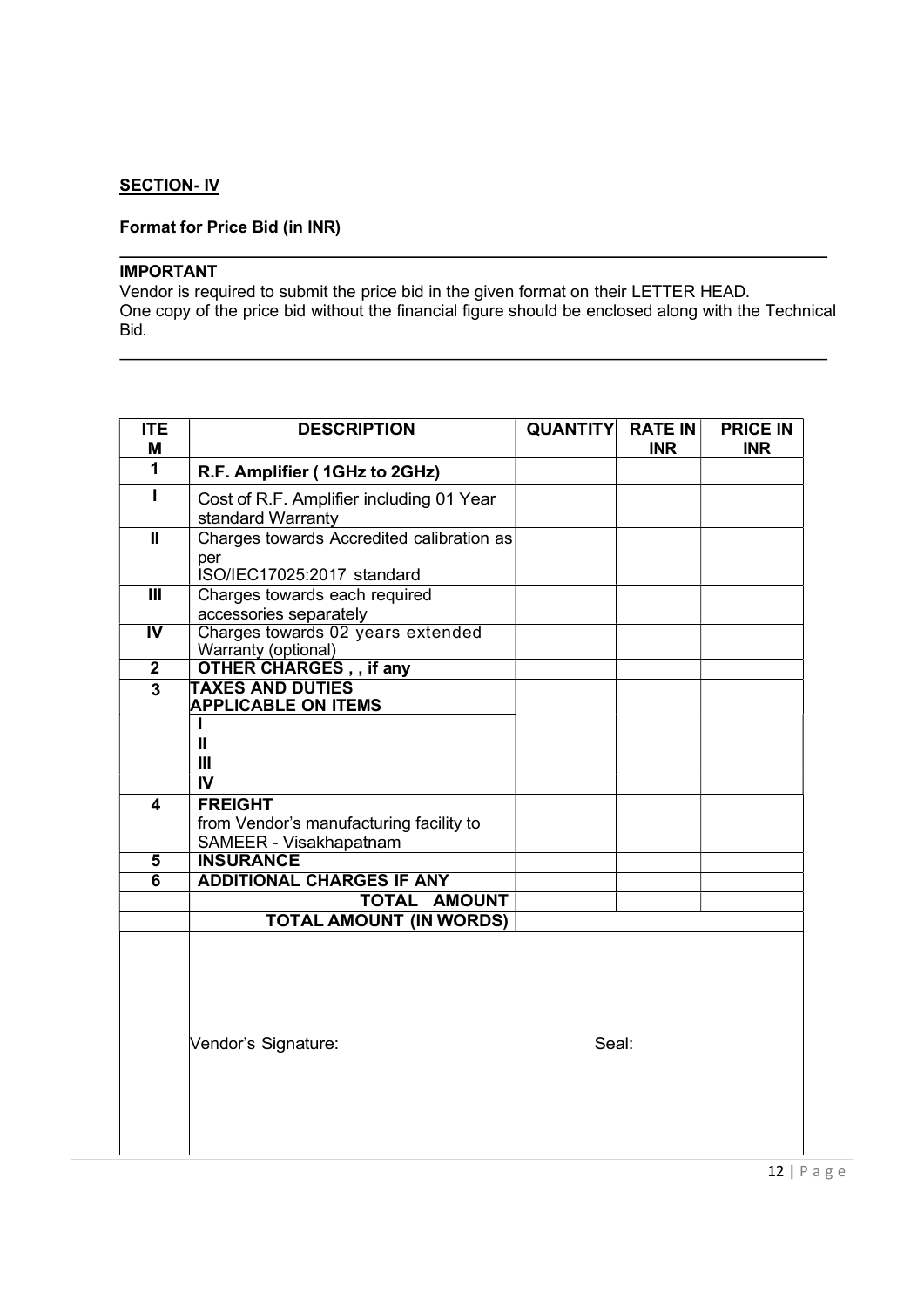## Format for Price Bid (in foreign currency)

## IMPORTANT

Vendor is required to submit the price bid in the given format on their LETTER HEAD. One copy of the price bid without the financial figure should be enclosed along with the Technical Bid.

| <b>ITEM</b>             | <b>DESCRIPTION</b>                                            | <b>QUANTITY</b> | <b>RATE IN</b>        | <b>PRICE IN</b>       |
|-------------------------|---------------------------------------------------------------|-----------------|-----------------------|-----------------------|
|                         |                                                               |                 | (Name of<br>currency) | (Name of<br>currency) |
| 1                       | R.F. Amplifier (1GHz to 2 GHz)                                |                 |                       |                       |
|                         | Cost of R.F. Amplifier including 01 Year<br>standard Warranty |                 |                       |                       |
| $\mathbf{u}$            | Charges towards Accredited calibration                        |                 |                       |                       |
|                         | as per<br>ISO/IEC17025:2017 standard                          |                 |                       |                       |
| $\mathbf{III}$          | Charges towards each required                                 |                 |                       |                       |
|                         | accessories separately                                        |                 |                       |                       |
| $\overline{\mathsf{N}}$ | Charges towards 02 years extended<br>Warranty (optional)      |                 |                       |                       |
| $\mathbf{2}$            | <b>ADDITIONAL CHARGES IF ANY</b>                              |                 |                       |                       |
| 3                       | <b>DAP CHARGES</b>                                            |                 |                       |                       |
|                         | TOTAL AMOUNT                                                  |                 |                       |                       |
|                         | <b>TOTAL AMOUNT (IN WORDS)</b>                                |                 |                       |                       |
|                         |                                                               |                 |                       |                       |
|                         | Vendor's Signature:                                           |                 | Seal:                 |                       |

S/d Purchase Officer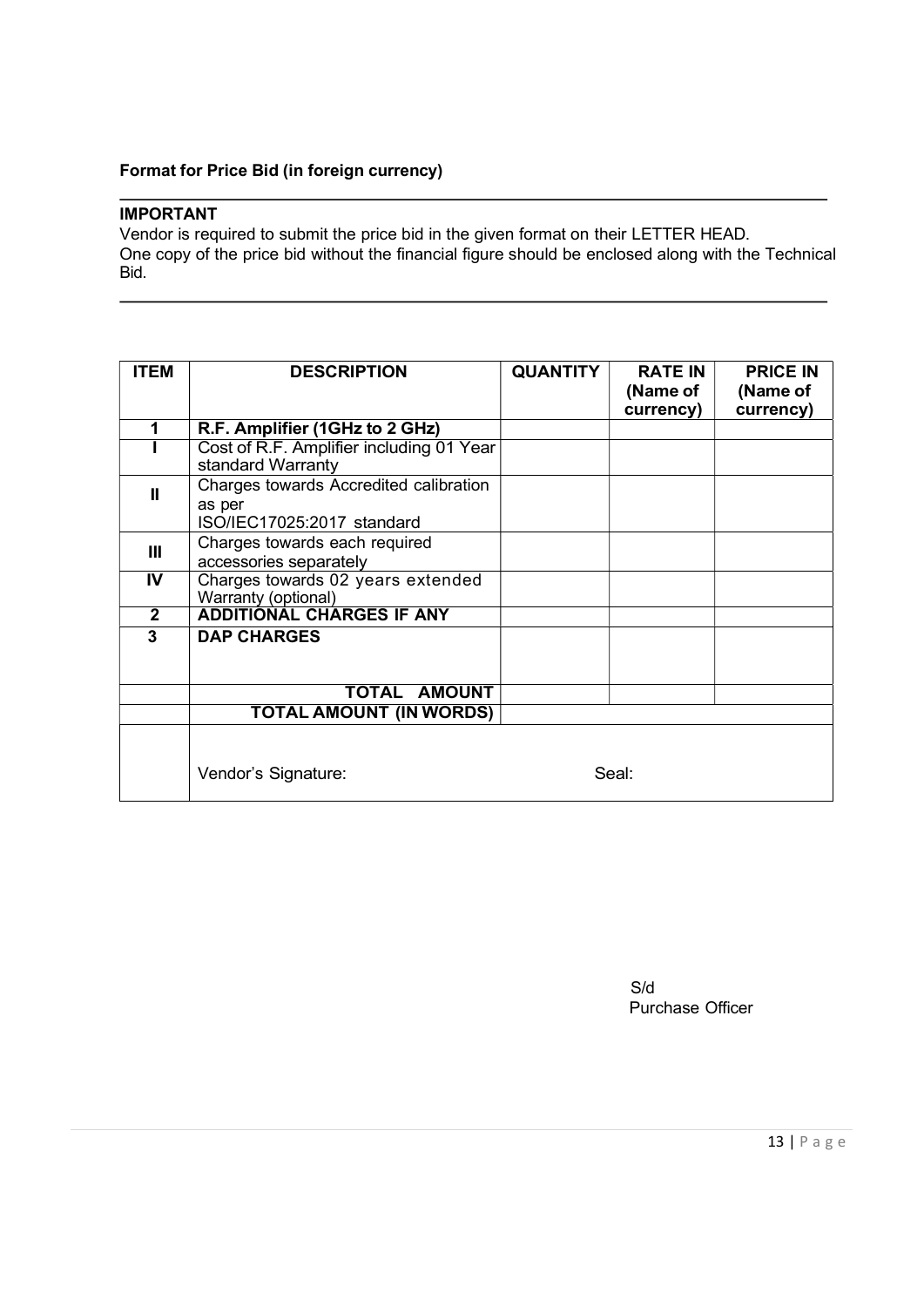### Annexure - I

## Bid Security Declaration

Dated:

To, The Programme Director, Society for Applied Microwave Electronics Engineering and Research Visakhapatnam - 531163

Sir,

I, the undersigned, declare that:

1. I am duly authorized to submit bid and undertakings in response to your tender No.

2. I understand that the bidders are required to submit Bid Security of the prescribed amount, while submitting bids in response to tender enquiries of the Society for Applied Microwave Electronics Engineering and Research (SAMEER).

3. As an alternative to the Bid Security, I hereby declare that my firm, which is submitting the current bid, will be suspended for the period of time specified in the request for bid document or for a period of three years if no such period of time is specified in the request for bid document, from being eligible to submit bids for contracts with SAMEER,

- i. if we withdraw or modify the bid during the period of validity (including the extended period of validity) or
- ii. If we fail to sign the contract, or to submit the performance security before the deadline prescribed in the request for bid document or in the communication sent by SAMEER.

| Signature with seal: |  |
|----------------------|--|
| Name:                |  |
| Designation          |  |
| Name of the firm     |  |
| Place                |  |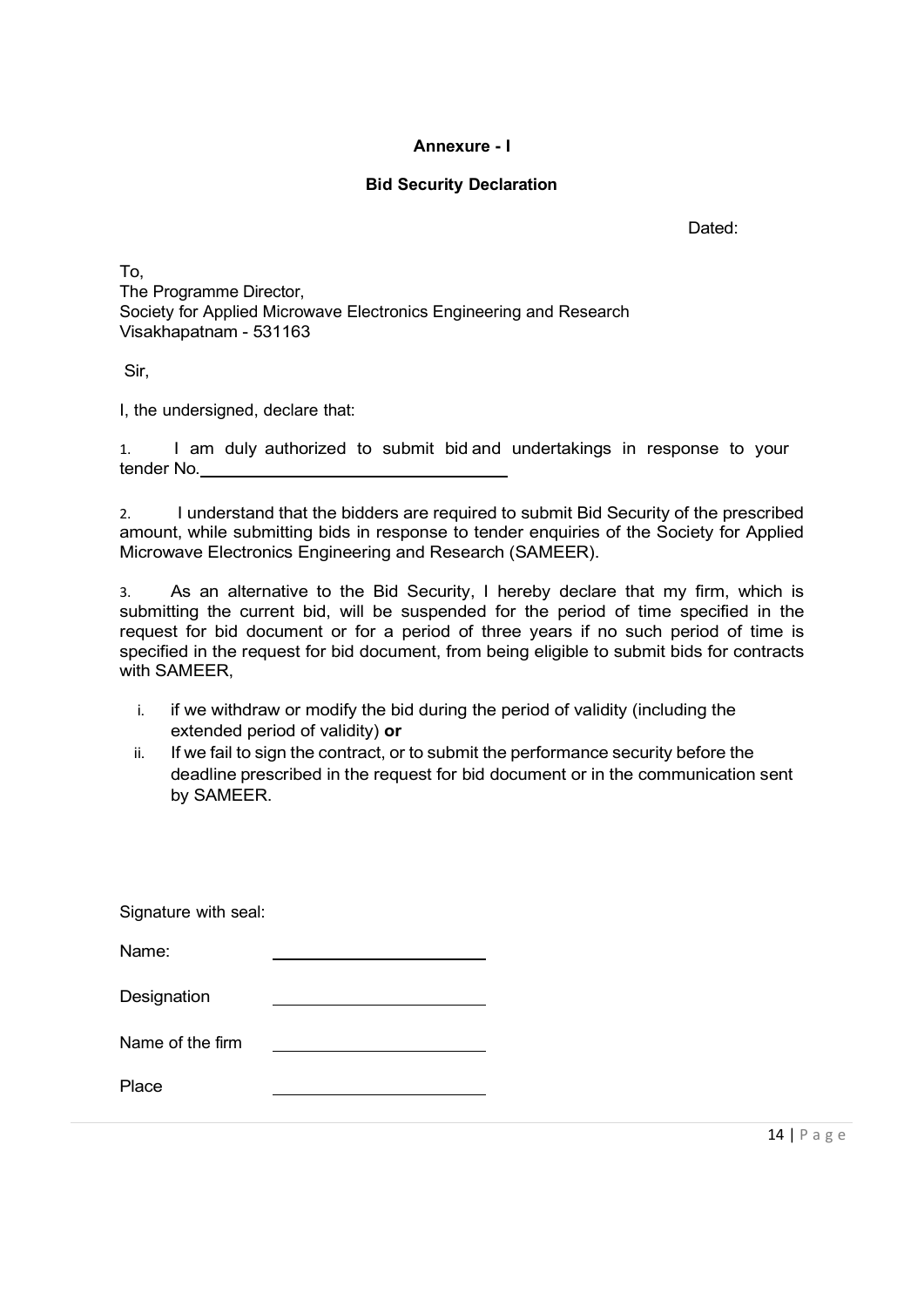#### Annexure - II

## Self-Certification for Local Content (Should be on the letter head of the bidder)

\*We [name of manufacturer] hereby confirm in respect of quoted item(s) that Local Content is equal to or more than 50% and we come under 'Class-I Local Supplier' Category. Being 'Class-I Local Supplier', we are eligible for Purchase Preference in accordance with Department of Promotion of Industry and Internal Trade's Order No.P45021/2/2017-PP (B.E.-II) dated 15.06.2017, as modified, vide the said Department's orders No. P-45021/2/2017-PP (BE-II) dated 28/05/2018, No. P-45021/2/2017-PP (BE-II) dated 29/05/2019 and No. P-45021/2/2017-PP (BE-II) dated 04/06/2020

## OR **OR** Service and the service of the service of the service of the service of the service of the service of the service of the service of the service of the service of the service of the service of the service of the ser

\*We [name of manufacturer] hereby confirm in respect of quoted items(s) that Local Content is more than 20% but less than 50% and we come under 'Class-II Local Supplier' Category, as per the said order of Department of Promotion of Industry and Internal Trade

## OR **OR** Service and the service of the service of the service of the service of the service of the service of the service of the service of the service of the service of the service of the service of the service of the ser

\*We [name of manufacturer] hereby confirm in respect of quoted items(s) that Local Content is less than or equal to 20% and we come under 'Non-Local Supplier' Category. The details of the location (s) at which the local value addition made is /are as under:

| ⌒ |
|---|
| ⌒ |

\*Strike out whichever is not applicable

Date: Case of the Bidder Seal & Signature of the Bidder